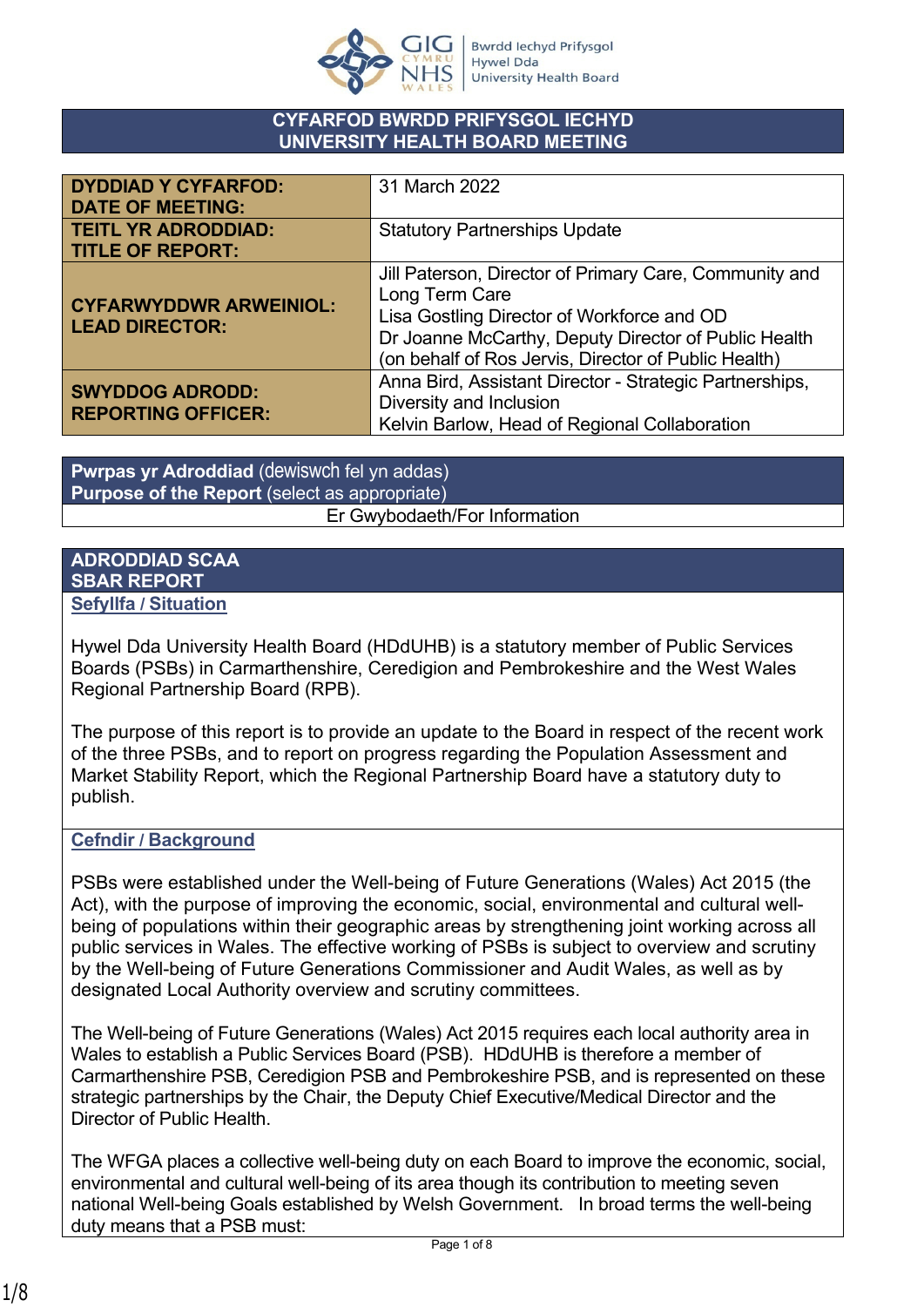- 1. Assess the state of well-being in its area (i.e. prepare and produce a **"**Local Assessment of Well-being**"**). The first Assessments were published in May 2017 and must be refreshed at least once in every electoral cycle.
- 2. Set local objectives (i.e. **"**Well-being Objectives**"**) to maximise its contribution within its area to achieving the national Well-being Goals.
- 3. Prepare and publish a plan (i.e. **"**Well-being Plan**"**) setting out its local objectives and the steps it proposes to take to meet them.
- 4. Take all reasonable steps to meet its objectives.

Regional Partnership Boards, based on Local Health Board footprints, became a legislative requirement under Part 9 of the Social Services and Wellbeing (Wales) Act 2014 (SSWBWA). Their core remit is to promote and drive the transformation and integration of health and social care within their areas. The West Wales Care Partnership is the formal name of the Regional Partnership Board within the Hywel Dda area.

# **Asesiad / Assessment**

# **Assessments of Local Well-being and Population Assessments**

Work has been on-going to refresh the Assessments of Local Well-being since March 2021 and regular progress reports based on information presented to the Public Services Boards has been included in the Statutory Partnership Update reports received at each meeting of HDdUHB Board. The purpose of the Assessment is to gain a comprehensive picture of the state of well-being of local people and communities, now and for the future. The Assessment seeks to capture a broad spectrum of economic, social, environmental and cultural factors that impact on people's daily lives. This includes identifying the strengths, assets, challenges and opportunities that citizens in each local authority area face.

Building on the collaborative arrangements established in 2017, the three PSBs worked in partnership to establish a joint methodology framework and joint engagement plan to support the county based work to refresh the Assessments of Local Well-being. The PSBs used the Regional PSB Support Grant to recruit a Project Coordinator to assist with the preparation and production of the Assessments and Ceredigion County Council has been managing the post on behalf of the three PSBs. In addition, a PSB/RPB Network comprising of PSB leads from the three counties, representatives from Hywel Dda University Health Board and the Regional Partnership Board (RPB), have been meeting on a monthly basis to oversee progress and identify opportunities for shared learning and alignment of activity.

Producing a robust and accurate assessment of well-being, which places the views and needs of the residents of Hywel Dda at the forefront, is critical. The Assessments will also provide valuable insights to the Health Board to support its own strategic planning, operational delivery and transformation agenda. Each PSB is developing Community Area Profiles; for Ceredigion and Pembrokeshire these are based on Medium Super Output Areas (MSOAs) although for Carmarthenshire these are based on Upper Super Output Areas (USOAs) due to the large number of individual wards within the county. Within the profiles, key information is summarised to show data such as population distribution, ethnicity, key health indicators, environmental, economic, housing and community safety. The final versions of all PSB Wellbeing Assessments will be presented to the Strategic Development and Operational Delivery Committee on 28<sup>th</sup> April 2022 prior to presentation to Board for information on 26<sup>th</sup> May 2022.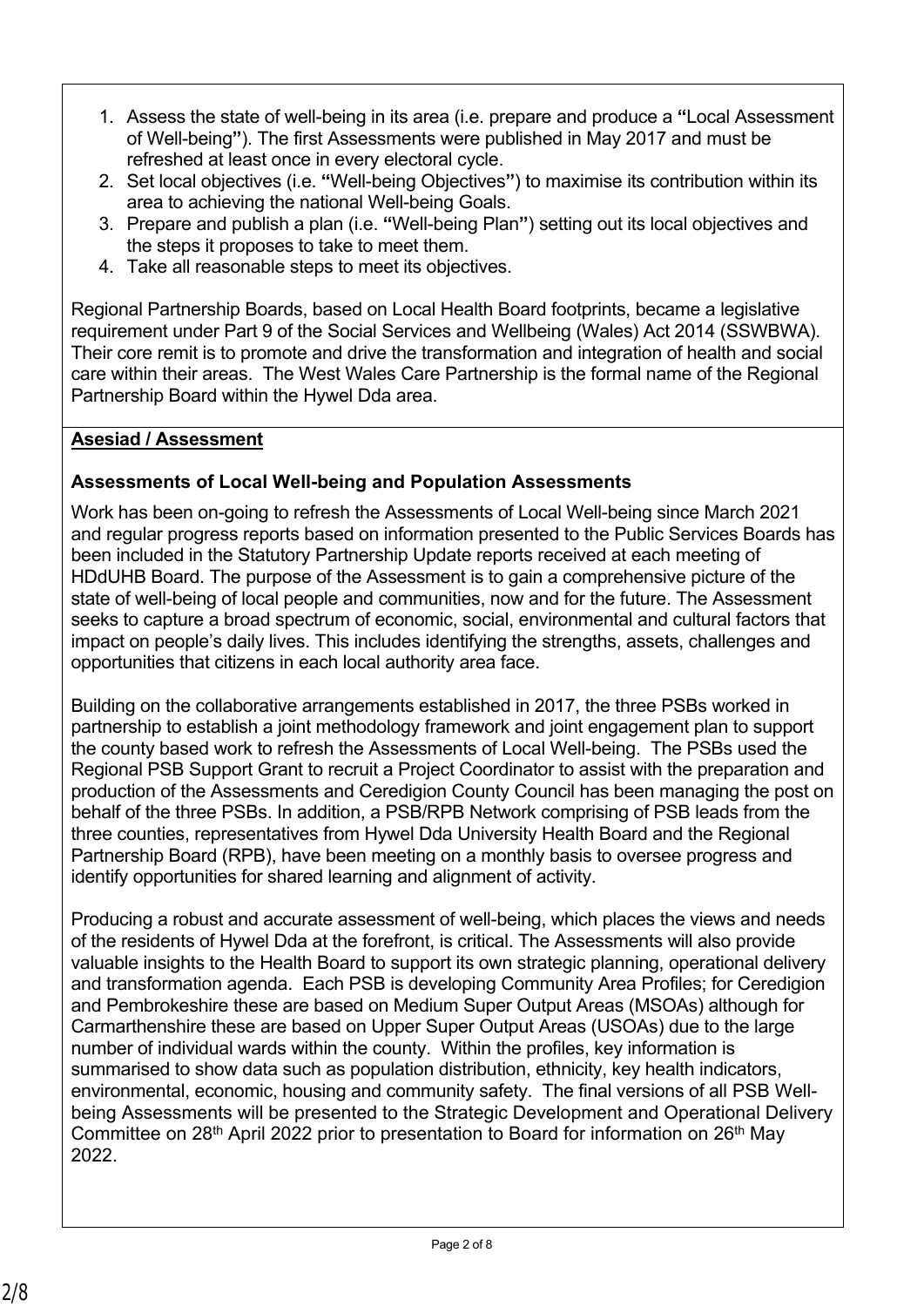# **Carmarthenshire Public Services Board (PSB)**

The PSB meeting took take place on-line on  $8<sup>th</sup>$  March 2022 and the substantive agenda item was to review of the final draft version of the Assessment of Local Well-being. Following discussion this was subsequently approved by PSB members subject to some minor changes and the agreement to include key health data within the community area profiles. The PSB will be making arrangements for the Assessment to be finalised and translated prior to publication.

Other agenda items included:

- Arrangements for the development of the new Carmarthenshire Well-being Plan which is due for publication in 2023 drawing on the Assessment of Local Well-being. The Health Board and wider PSB partners will be invited to participate in an initial workshop to draft PSB Well-being Objectives and this will form the basis of formal consultation with the public later in the year.
- A presentation on new Phosphate Guidance and the legislative duties which require mitigations to be put in place for up to 120years and will impact on existing and future planning applications and how we plan for the future of rural communities.
- Carmarthenshire County Council confirmed that they have registered their support with Welsh Government for participating in any arrangements regarding the resettlement of Ukrainian families affected by war. Further details of the scheme were awaited at the time of the meeting.
- Work is continuing on the second phase of the Foundational Economy project which includes work with the Health Board in relation to cook chill meals for patients.
- Welsh Government have confirmed the continuation of the PSB Grant for 2022/23 and the PSB agreed that it will continue to utilise this grant funding to commission a regional post to support the work required to develop the Well-being Plans.

A link to the Carmarthenshire PSB website is provided below, where copies of agenda and meeting papers are available to review: <http://www.thecarmarthenshirewewant.wales/meetings/>

### **Ceredigion Public Services Board (PSB)**

The PSB met on-line on 7<sup>th</sup> March 2022 and a substantive agenda item was to review the final version of the Assessment of Local Well-being. Subject to minor amendments, the Assessment was approved by PSB members and arrangements will be made for this to be translated prior to publication.

In addition to the substantive agenda item, other discussions included:

- Correspondence from Natural Resources Wales who are promoting their work on a Wales-wide conversation Nature and Us – What future do we want for our natural environment;
- An update on the work which has been delivered by CLES (the Centre for Local Economic Strategy) on creating wealth in a foundational economy;
- An update on the Tackling Poverty strategy and actions;
- Confirmation from the Council that they have agreed a resolution to offer support to Ukrainian refugees, pending publication of the resettlement scheme.

A link to the agenda and papers of Ceredigion PSB is provided below: [https://www.ceredigion.gov.uk/your-council/partnerships/ceredigion-public-services](https://www.ceredigion.gov.uk/your-council/partnerships/ceredigion-public-services-board/public-services-board-meetings/)[board/public-services-board-meetings/](https://www.ceredigion.gov.uk/your-council/partnerships/ceredigion-public-services-board/public-services-board-meetings/)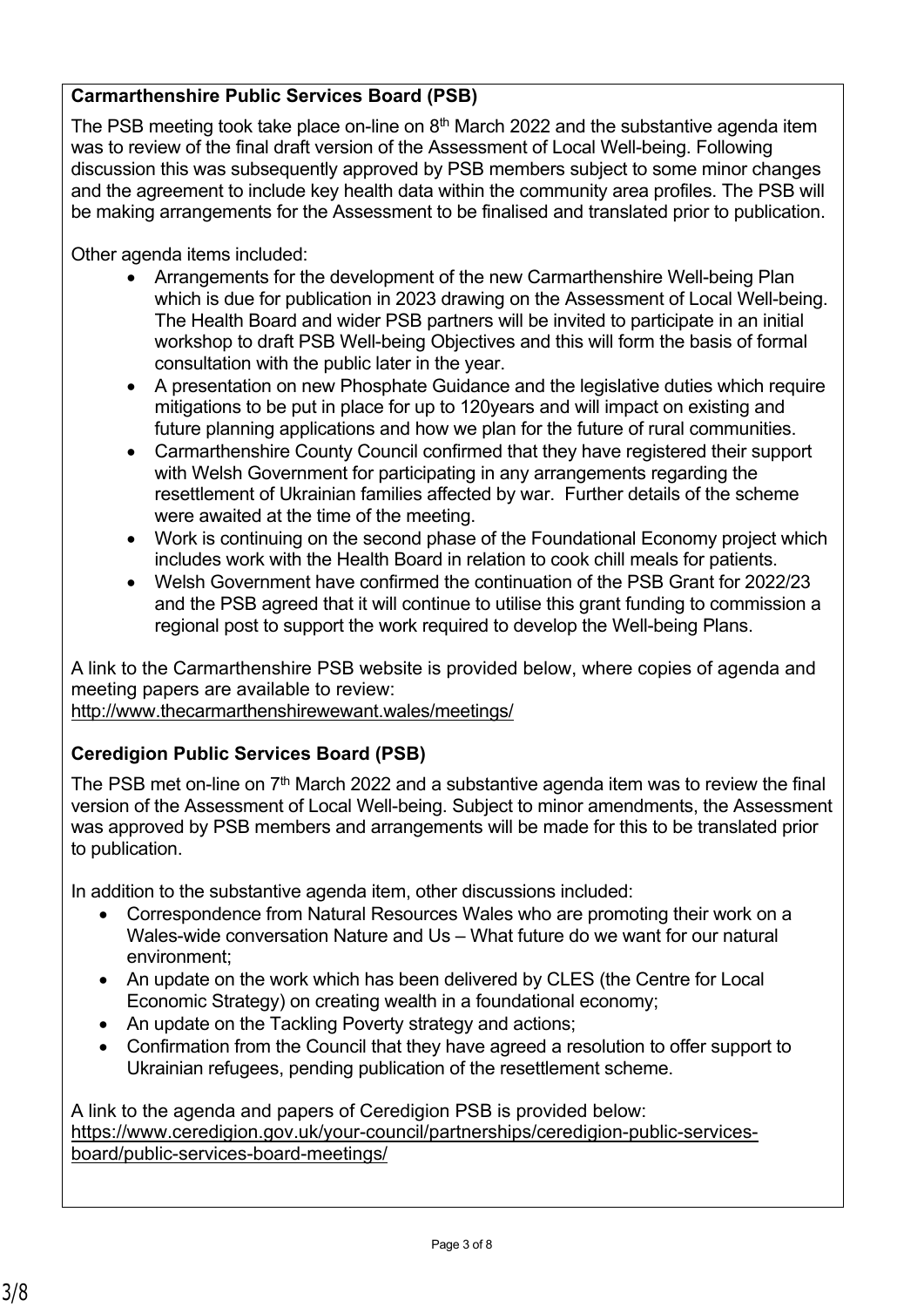# **Pembrokeshire Public Services Board (PSB)**

The PSB meeting took take place on-line on 15<sup>th</sup> March and a substantive agenda item was a review of the final draft version of the Assessment of Local Well-being. This was subsequently approved by PSB members subject to minor changes and arrangements will be made for this to be translated prior to publication.

In addition to the substantive agenda item discussion included:

- A presentation from Mari Arthur on work which has been on-going with Dyfed Powys Police on the implementing the Real Living Wage. This included an outline of how partners could get involved in signing up to an official recognition scheme and PSB members were invited to participate in a regional steering group to explore this further.
- The work which the Local Authority have commenced in relation to tackling poverty in Pembrokeshire. Members were invited partners to nominate representatives to join a multi-agency Poverty Steering Group. It was agreed that this would provide an important forum for discussion about existing work which individual agencies are doing and how to the impact of poverty, including in-work poverty could be tackled.
- Natural Resources Wales provided an update on the work which is on-going through the PSB Climate Change group to develop a Climate Adaptation Strategy for Pembrokeshire. A series of workshops have been held and a further workshops are planned, including thematic discussions. Members were encouraged to ensure representation at the workshops which will inform the development of a PSB strategy later this year.
- Discussion took place regarding Carbon Literacy training and it was noted that the Health Board are linking with Natural Resources Wales on the potential development and roll-out of training for staff. It was noted that the Health Board Medical Director/Deputy Chief Executive is chairing a Welsh Government group looking at the "Approach to Healthcare" which is also considering the subject of carbon literacy and local work could help inform the national discussions.

A link to the agenda and papers of Pembrokeshire PSB is provided below: <https://www.pembrokeshire.gov.uk/public-services-board/psb-agendas-and-minutes>

### **Regional Partnership Board (RPB) Update**

The RPB met on 20<sup>th</sup> January 2022 and received reports on a number of key partnership activities that are being undertaken:

- 1. Children and Young People's Board
- 2. Carers
- 3. Regional Workforce Actions
- 4. Regional Integration Fund
- 5. West Wales Population Assessment and Market Stability Report
- 6. Integrated Care Fund

It was agreed that, as well as the statutory requirements of the RPB, the workforce agenda would be a priority focus for future meetings, in acknowledgement of the considerable challenges being experienced.

The RPB will meet again on 23<sup>rd</sup> March 2022 and the substantive agenda items for the RPB will be:

- 1. Agreement of the Programme of Regional Integration Fund (RIF) for 2022-23
- 2. Agreement of the West Wales Population Assessment and Market Stability Report 3. Update from the Workforce Board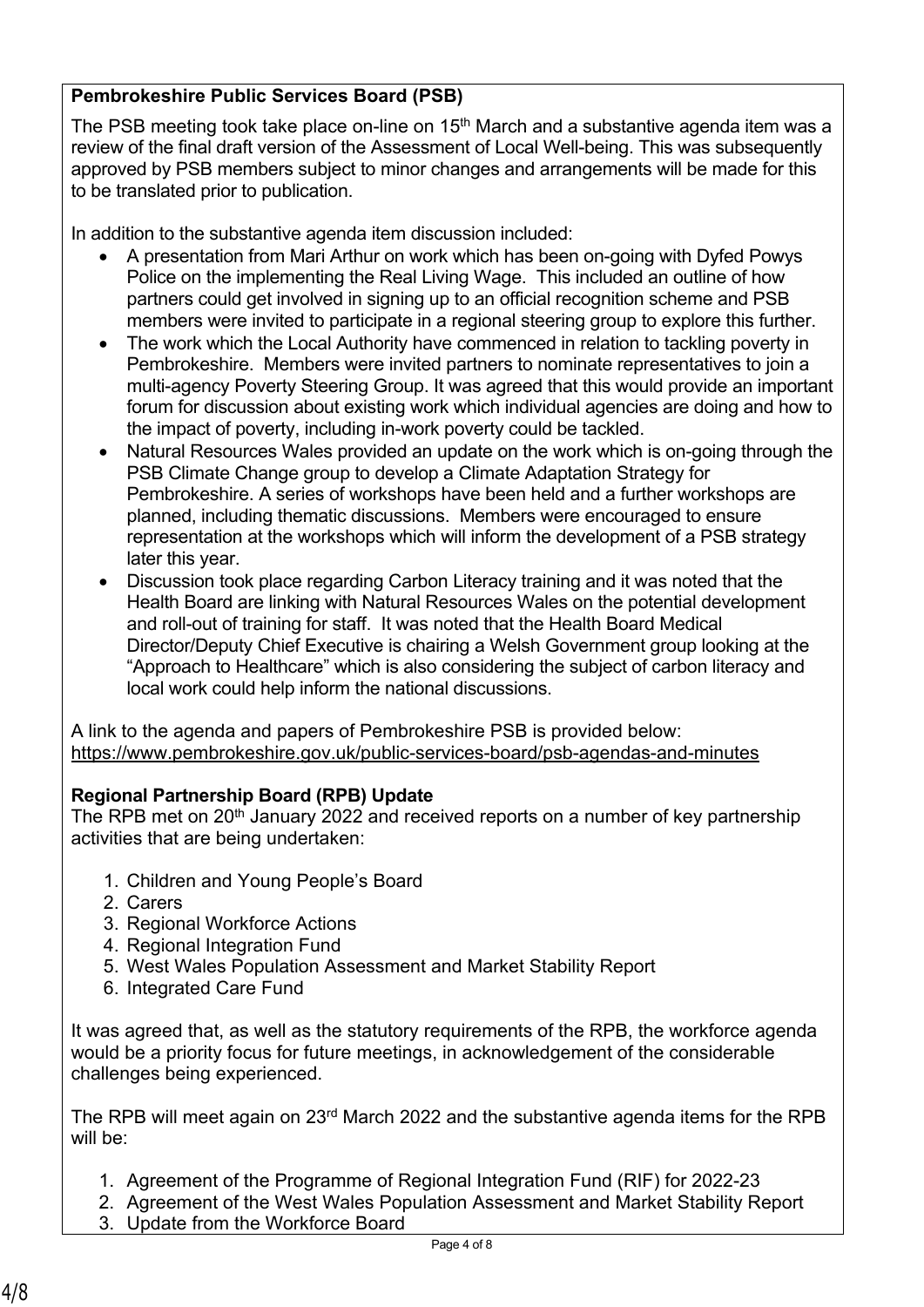## 4. Integrated Care Fund update

# **Progress of Population Assessment and Market Stability Report**

The Social Services and Wellbeing (Wales) Act 2014 has been amended by Regulation to require local authorities to work together with health partners, to produce a regional Market Stability Report (MSR) in addition to existing requirements to produce a Population Needs Assessment (PNA). The PNA focusses on the needs of our population: the demand, whilst the MSR focusses on the supply of care and support. Supported by West Wales Care Partnership Team the PNA is being developed by the Health Board's TriTech Institute and the MSR is being developed by the Institute of Public Care at Oxford Brookes University.

Together, the PNA and MSR are key instruments in the integrated planning and delivery of health and care services for the region will help to shape their Joint Areas Plans. The production of the PNA and the MSR has been overseen by the Regional Commissioning Programme Group chaired on behalf of the RPB by Jake Morgan, Carmarthenshire County Council.

An extraordinary meeting of the Regional Partnership Board was held on  $7<sup>th</sup>$  December 2021 to consider the initial findings. The meeting took a workshop format and allowed members to check and challenge these findings. At the time of writing this report, the Population Assessment chapters have been reviewed with key stakeholder groups and the cross-cutting themes have been collated.

Executive summaries and the full MSR were presented to the Strategic Development and Operational Delivery Committee on 24<sup>th</sup> February 2022. The documents have also been considered by Corporate Management Teams of each Local Authority and received scrutiny and agreement from local members. Refer to separate agenda item – Regional Partnership Board – Population Assessment and Market Stability Report (Item 5.2).

# **Health and Social Care Regional Integration Fund**

The Health and Social Care Regional Integration Fund (the RIF) will replace and build upon the progress made under the previous Integrated Care Fund (ICF) and Transformation Fund (TF). The RIF is a 5 year fund to deliver a programme of change from April 2022 to March 2027 and will seek to create sustainable system change through the integration of health and social care services.

Key features and values of the Fund include:

- A strong focus on prevention and early intervention
- Developing and embedding national models of integrated care
- Actively sharing learning across Wales through communities of practice
- Sustainable long term resourcing to embed and mainstream new models of care
- Creation of long term pooled fund arrangements
- Consistent investment in regional planning and partnership infrastructure

Detailed **draft** guidance was issued to RPBs on 31st January 2022. Guidance can be found: [https://gov.wales/health-and-social-care-regional-integration-fund](https://eur01.safelinks.protection.outlook.com/?url=https://gov.wales/health-and-social-care-regional-integration-fund&data=04%7C01%7CKelvinBarlow@carmarthenshire.gov.uk%7Cea45e1fb1dd14f15e2b908d9f6b1b7f7%7C319baa9a8e8b4d1e86aef76a403f1c84%7C1%7C0%7C637812065419438291%7CUnknown%7CTWFpbGZsb3d8eyJWIjoiMC4wLjAwMDAiLCJQIjoiV2luMzIiLCJBTiI6Ik1haWwiLCJXVCI6Mn0=%7C3000&sdata=gRGvfbJ4oM3tB83TREiXmXrUqY3B+8sO7ExKde6mwGI=&reserved=0)

Health Boards will act as the "bankers" and hold the RIF funding on behalf of the RPB but will not make decisions on behalf of the RPB. As with the previous funding streams, there must be a partnership approach to decision making across the region, and there is an expectation that all partners work together in a cohesive and collaborative manner when planning financial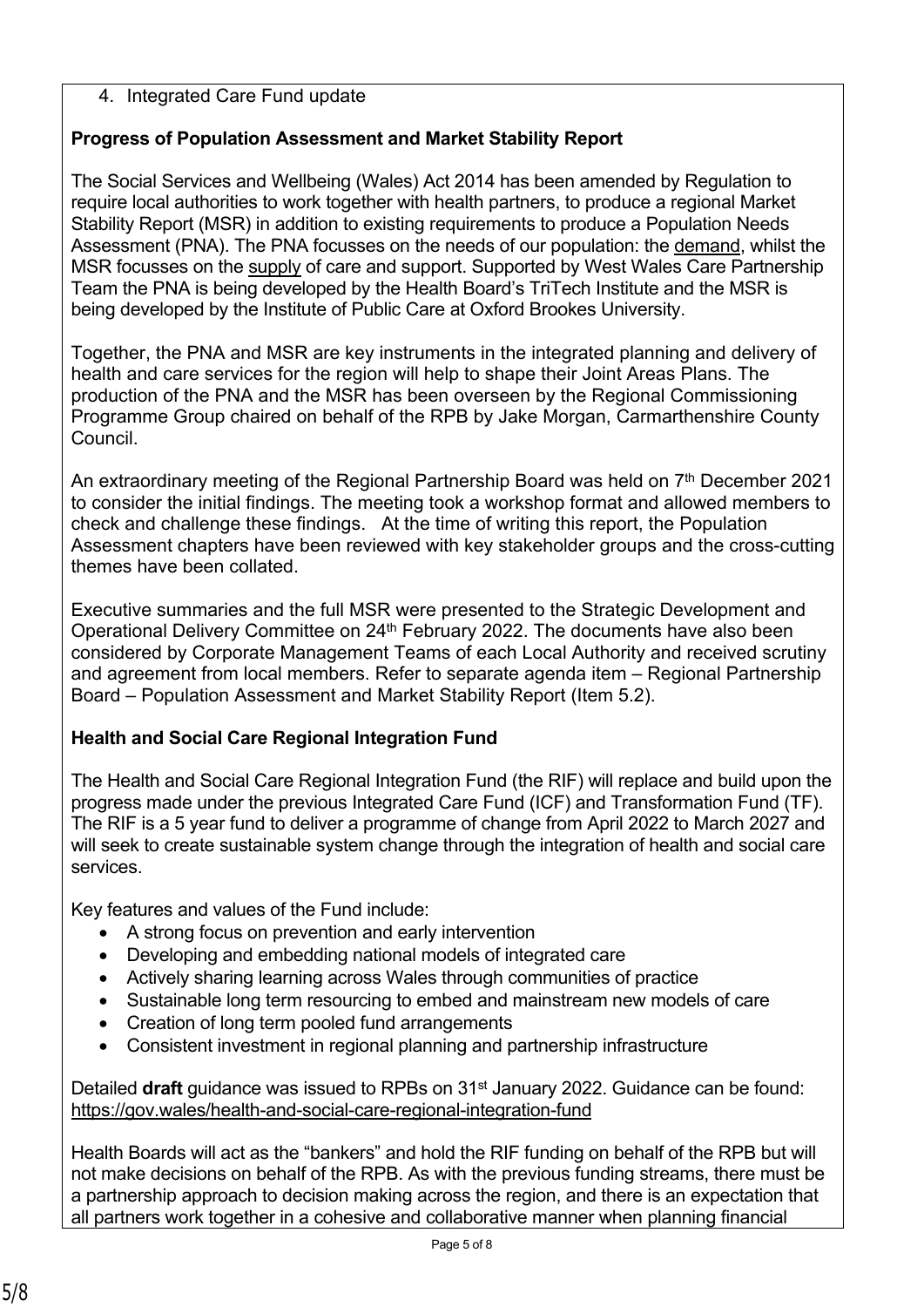investments. RPBs must develop and agree **a memorandum of understanding** to clearly set out the governance and accountability arrangements for decision making and managing investment of the RIF.

One key feature of the new RIF is a requirement for any project receiving funding to include an element of **match funding.** The Health Board will need to ensure that this is considered as part of its financial plans for the 2022 round of Integrated Medium Term Planning and that any risks to the future delivery of services funded from existing or new funding streams are appropriately managed. The Healthier West Wales Board will be considering the proposed RIF investment plan 2022/23 at its meeting on  $16<sup>th</sup>$  March 2022, prior to discussion at the RPB meeting on 23rd March 2022.

Agendas and minutes of RPB meetings can be accessed [here.](https://www.wwcp.org.uk/west-wales-regional-partnership-board-agendas-and-minutes/)

**Argymhelliad / Recommendation**

The Board is asked to:

- **NOTE** the progress which has been made to refresh the PSB Assessments of Local Wellbeing, the final versions of which will be presented to SDODC in April and be received by Board in May 2022;
- **NOTE** the update on recent activity of the PSBs and RPB;
- **NOTE** the links to the PSB and RPB websites, where the agenda and minutes of recent meetings can be accessed.

| Amcanion: (rhaid cwblhau)            |                                                           |  |
|--------------------------------------|-----------------------------------------------------------|--|
| Objectives: (must be completed)      |                                                           |  |
| Cyfeirnod Cofrestr Risg Datix a      | Not applicable                                            |  |
| Sgôr Cyfredol:                       |                                                           |  |
| Datix Risk Register Reference        |                                                           |  |
| and Score:                           |                                                           |  |
| Safon(au) Gofal ac lechyd:           | Governance, Leadership and Accountability                 |  |
| Health and Care Standard(s):         |                                                           |  |
| <b>Hyperlink to NHS Wales Health</b> |                                                           |  |
|                                      |                                                           |  |
| & Care Standards                     |                                                           |  |
| <b>Amcanion Strategol y BIP:</b>     | All Strategic Objectives are applicable                   |  |
| <b>UHB Strategic Objectives:</b>     |                                                           |  |
| <b>Hyperlink to HDdUHB Strategic</b> |                                                           |  |
| <b>Objectives</b>                    |                                                           |  |
| <b>Amcanion Llesiant BIP:</b>        | Improve population health through prevention and early    |  |
| <b>UHB Well-being Objectives:</b>    | intervention, supporting people to live happy and healthy |  |
| <b>Hyperlink to HDdUHB Well-</b>     | lives.                                                    |  |
| being Statement                      | Transform our communities through collaboration with      |  |
|                                      | people, communities and partners.                         |  |
|                                      |                                                           |  |
|                                      |                                                           |  |

| <b>Gwybodaeth Ychwanegol:</b><br><b>Further Information:</b> |                                                   |
|--------------------------------------------------------------|---------------------------------------------------|
| Ar sail tystiolaeth:                                         | Well-being of Future Generations (Wales) Act 2015 |
| Evidence Base:                                               | Social Services and Well-being (Wales) Act 2014   |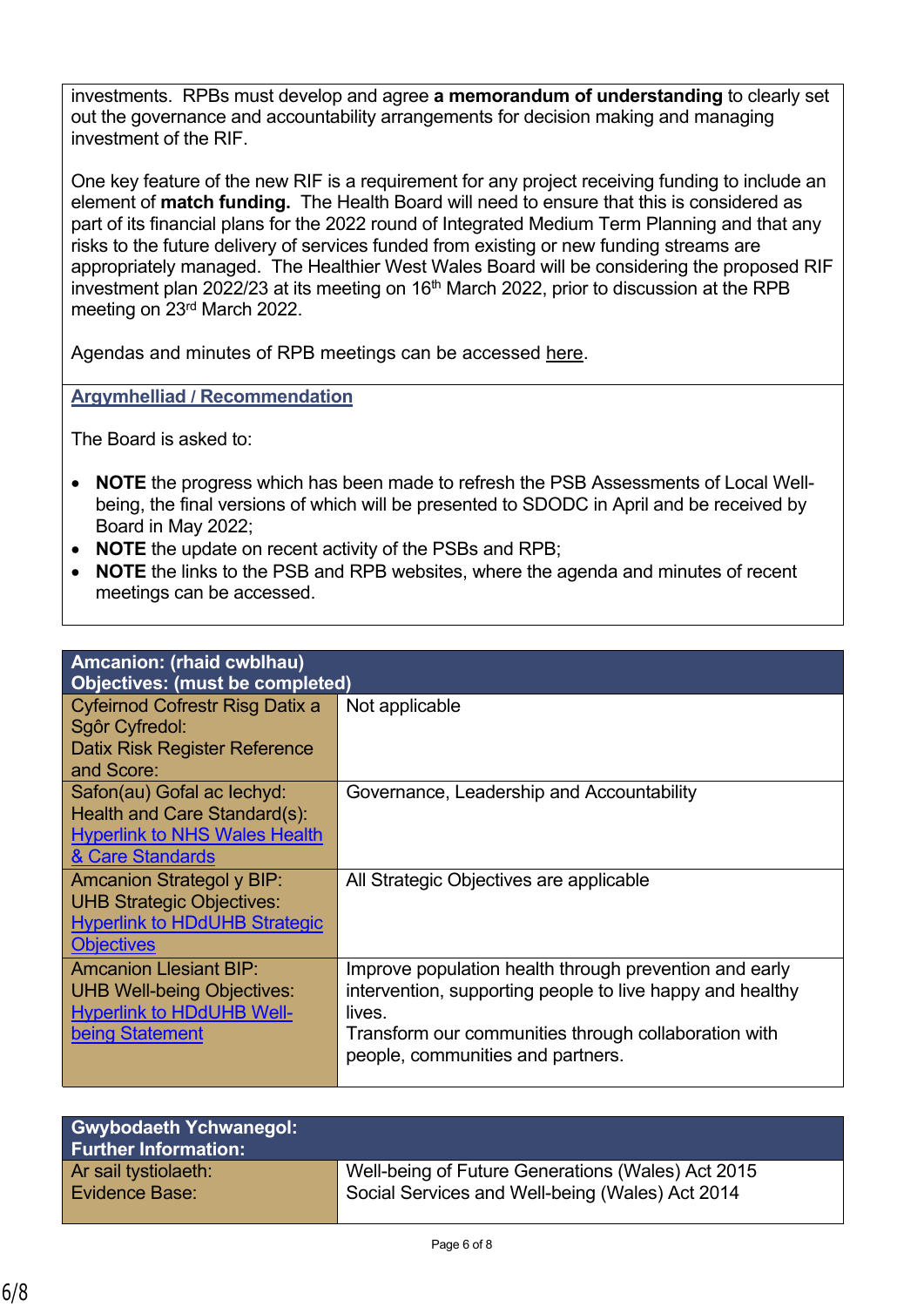| <b>Rhestr Termau:</b>             | Contained within the body of the report. |
|-----------------------------------|------------------------------------------|
| <b>Glossary of Terms:</b>         |                                          |
| Partïon / Pwyllgorau â            | Not applicable                           |
| ymgynhorwyd ymlaen llaw y         |                                          |
| Cyfarfod Bwrdd Iechyd             |                                          |
| Prifysgol:                        |                                          |
| Parties / Committees consulted    |                                          |
| prior to University Health Board: |                                          |

| Effaith: (rhaid cwblhau)                                          |                                                                                                                                                                                                                                                                                                                                                                                                                                                                                                                                                                                                                                                                                                                         |
|-------------------------------------------------------------------|-------------------------------------------------------------------------------------------------------------------------------------------------------------------------------------------------------------------------------------------------------------------------------------------------------------------------------------------------------------------------------------------------------------------------------------------------------------------------------------------------------------------------------------------------------------------------------------------------------------------------------------------------------------------------------------------------------------------------|
| Impact: (must be completed)                                       |                                                                                                                                                                                                                                                                                                                                                                                                                                                                                                                                                                                                                                                                                                                         |
| <b>Ariannol / Gwerth am Arian:</b><br><b>Financial / Service:</b> | HDdUHB staff time to support progression of PSB<br>Assessments of Local Well-being as well as supporting<br>project groups established to deliver existing Well-being<br>Plans.<br>The Regional Partnership Board is working collaboratively to<br>deliver A Healthier West Wales. Welsh Government are<br>transitioning from Transformation Funding and Integrated<br>Care Funding to a new Health and Social Care Regional<br>Integration Fund (RIF). This funding will flow into the Health<br>Board but its use must be agreed through the RPB.<br>Guidance issued in relation to the new fund also identifies a<br>requirement to identify an element of match-funding in order<br>to be eligible for RIF funding. |
| <b>Ansawdd / Gofal Claf:</b><br><b>Quality / Patient Care:</b>    | Improving the well-being of the population is at the forefront<br>of the two key pieces of legislation that provide a focus for<br>PSBs and RPBs. "A Healthier West Wales: Transformation<br>proposal by the West Wales Regional Partnership Board"<br>embraces a "through-age" model which will support people<br>in Starting and Developing Well; Living and Working Well;<br>and Growing Older Well.                                                                                                                                                                                                                                                                                                                 |
| <b>Gweithlu:</b><br><b>Workforce:</b>                             | Implementing the five ways of working required under the<br>Well-being of Future Generations (Wales) Act 2015 should<br>lead to increased collaboration and integration between<br>services, professionals and communities. "A Healthier West<br>Wales: Transformation proposal by the West Wales<br>Regional Partnership Board" includes a key programme of<br>work focused on "an asset-based workforce". This work will<br>be refreshed as part of the development of new proposals to<br>implement the requirements of the new Regional Integration<br>Fund.                                                                                                                                                        |
| <b>Risg:</b><br><b>Risk:</b>                                      | Whilst each PSB Well-being Plan is different, there are<br>consistent themes of activity. There is a risk that whilst<br>addressing local need, there may be some inconsistency in<br>approach between counties for our wider population. We<br>have a duty as PSB members to encourage consistency of<br>approach where appropriate in order to minimise inequity.<br>Resourcing the project and delivery groups of PSBs could be<br>considered an "add on" responsibility by staff and the<br>synergy with achieving HDdUHB's goals need to be<br>understood.<br>Transition from the current RPB funding streams (ICF and<br>Transformation) to the new Health and Social Care Regional                               |